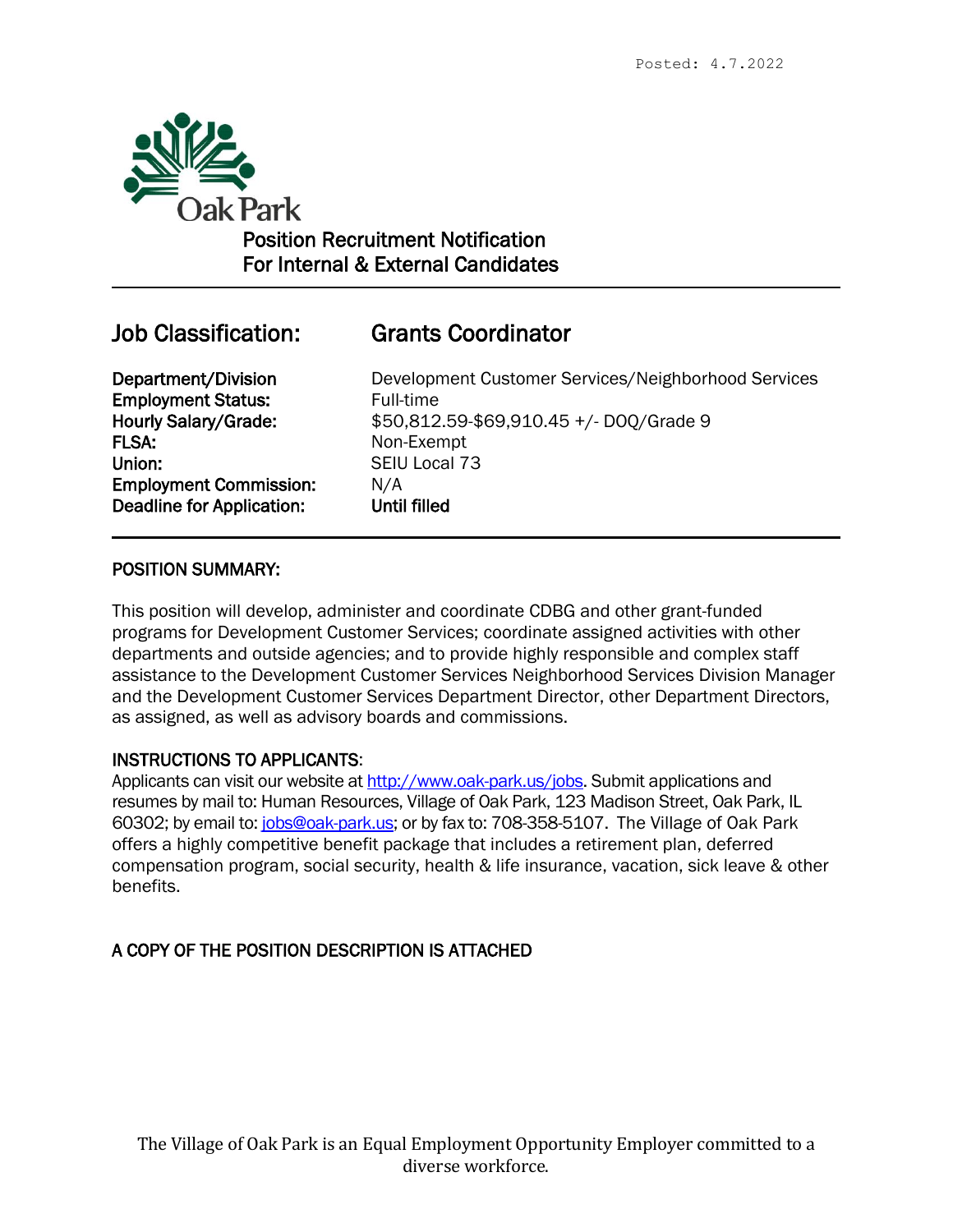

*Class specifications are intended to present a descriptive list of the range of duties performed by employees in the class. Specifications are not intended to reflect all duties performed within the job.*

### **DEFINITION**

To develop, administer and coordinate CDBG and other grant-funded programs for Development Customer Services; coordinate assigned activities with other departments and outside agencies; and to provide highly responsible and complex staff assistance to the Development Customer Services Neighborhood Services Division Manager and the Development Customer Services Department Director, other Department Directors, as assigned, as well as advisory boards and commissions.

#### **SUPERVISION RECEIVED AND EXERCISED**

Receives general direction from the Grants Supervisor and Neighborhood Services Division Manager.

#### **EXAMPLES OF DUTIES**

Essential and other important duties and responsibilities may include, but are not limited to, the items listed below.

#### **Essential duties and responsibilities**

- 1. Administers federal and state grant-funded programs, either directly or through grantees.
- 2. Directs and coordinates the financial monitoring and management of federal and state grantfunded programs.
- 3. Directs, coordinates and facilitates the evaluation and auditing, as directed, of federal and state grant-funded programs.
- 4. Recommends grant related policy adjustments and implementation improvements to the Grants Supervisor and the Neighborhood Services Manager.
- 5. Reviews literature dealing with funds available from governmental agencies to determine feasibility of developing programs and/or grant application to supplement the Village's annual budget allocations.
- 6. Assist in the Village's coordination and implementation of public information efforts to promote the availability and importance of various federal and state-funded grant programs.
- 7. Prepares and submits grant proposals for consideration; writes grant applications in required format and submits applications, as directed, to funding agencies.
- 8. Confers with individuals affected by proposed grant program to develop program goals and objectives; outlines proposal for how funds are to be used and explains procedures necessary to obtain and maintain funding.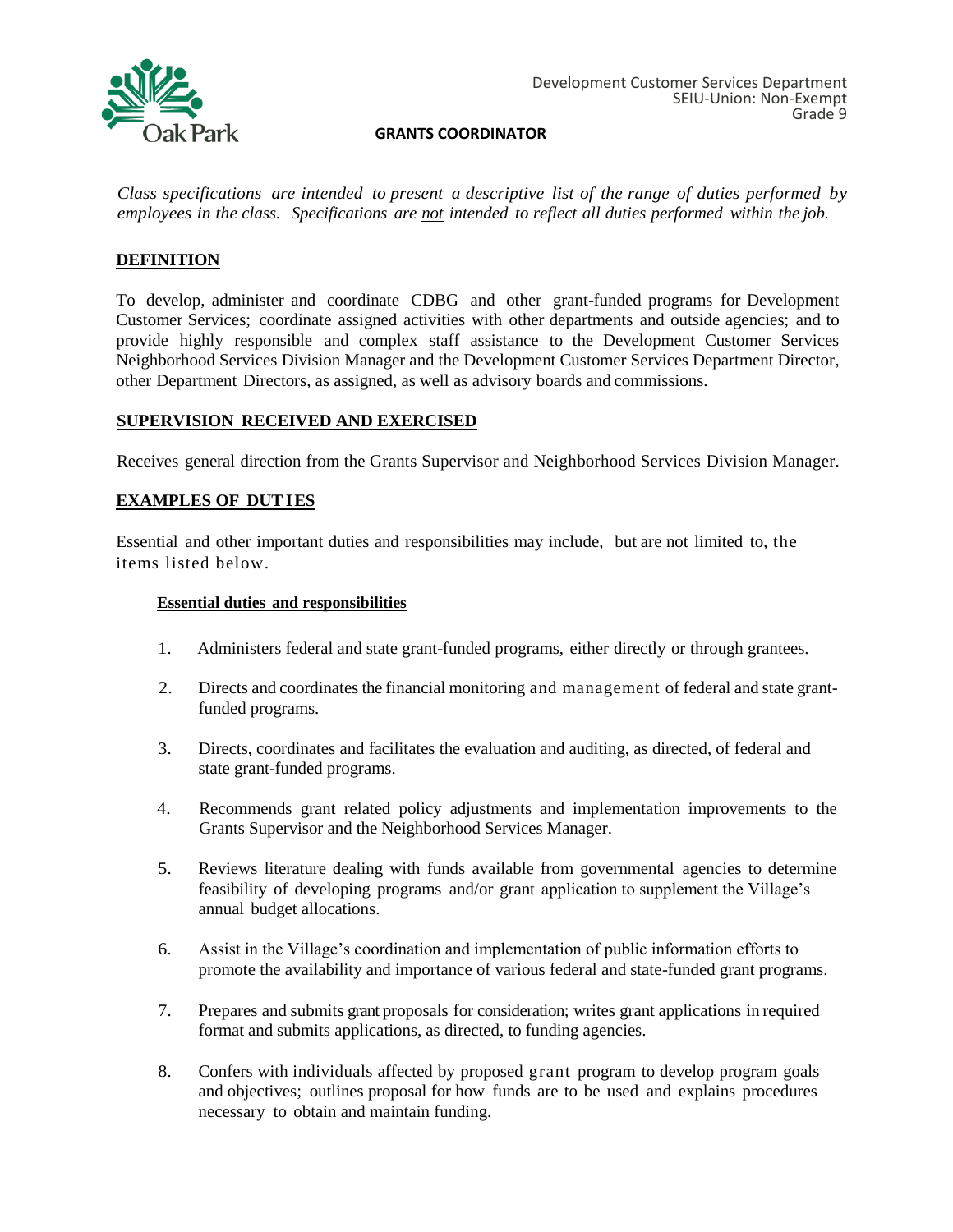

- 9. Discusses program requirements and sources of funds available with appropriate staff, citizens and advisory bodies.
- 10. Maintain appropriate grant records and files and monitor all paperwork, ensuring accuracy and timely completion.
- 11. Participates in the development and implementation of goals, objectives, policies, and priorities of the Village.
- 12. Perform related duties and responsibilities, as required, as directed by the Grants Supervisor, Neighborhood Services Division Manager or Development Customer Services Department Director.

#### **Other important responsibilities and duties include the items listed below.**

- 1. Meet with representatives for grant funding sources, as directed, to work out details of application proposals.
- 2. Assist Development Customer Services Department personnel in writing reports to comply with grant requirements.

#### **QUALIFICATIONS**

#### **Knowledge of**

- 1. Federal and state grant programs, specifically Community Development Block Grant (CDBG) programs.
- 2. Operational characteristics, services and activities of a CDBG program.
- 3. Management skills to analyze programs, policies and operational needs.
- 4. Principles and practices of program development and administration.
- 5. Principles and practices of municipal budget preparation and administration.
- 6. Methods of research, program analysis, and report preparation.
- 7. Pertinent Federal, State and Village codes and ordinances.
- 8. Principles and practices of program auditing.
- 9. Modern office procedures, methods and computer equipment including word processing and spreadsheets.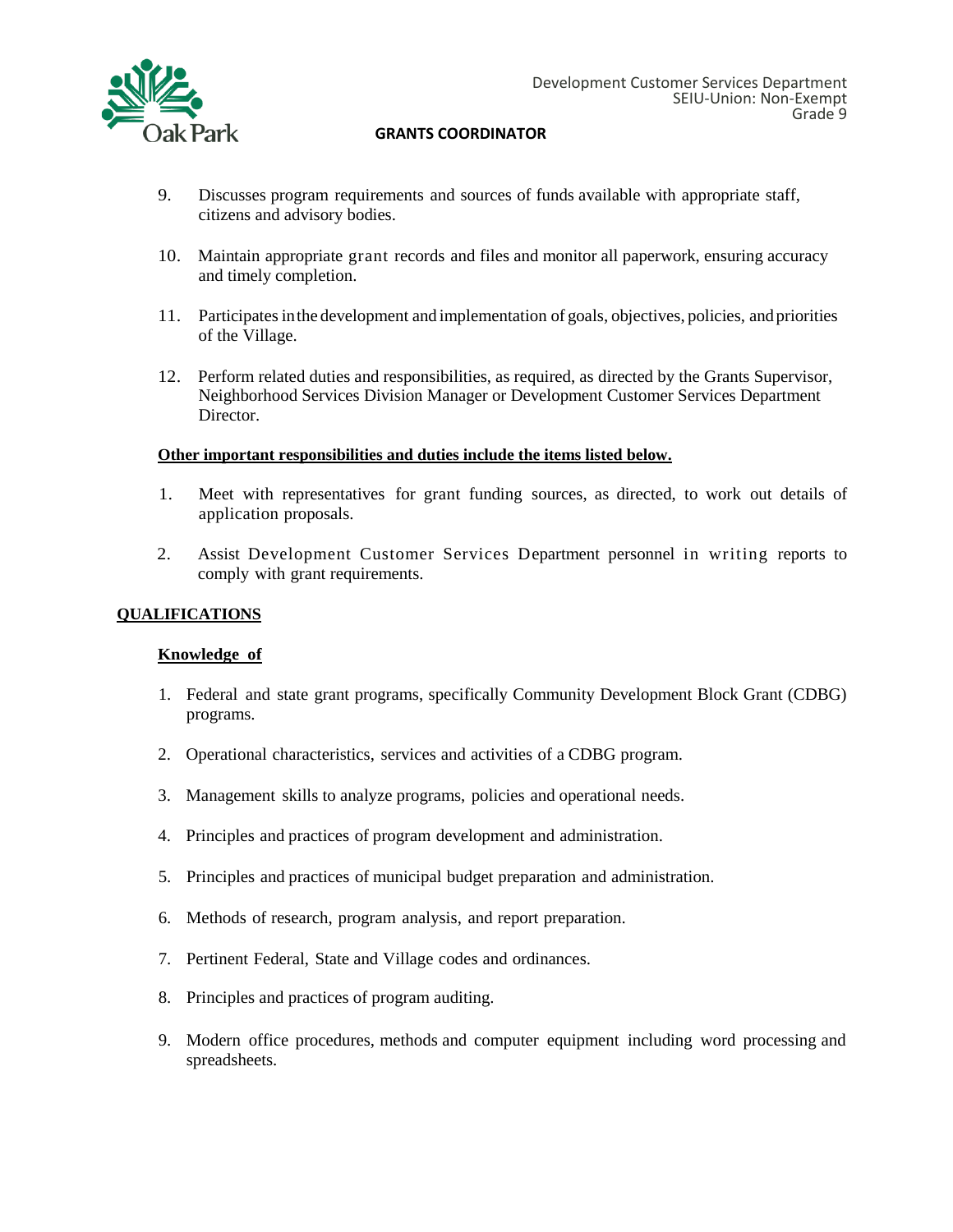

#### **Ability to**

- 1. Ensure that best in class customer service is provided to both internal and external customers and also embrace, support, and promote the Village's core values, beliefs, and culture.
- 2. Interpret and explain complex federal guidelines. Coordinate multiple projects.
- 3. Develop and administer goals, objectives and procedures.
- 4. Complete comprehensive, detailed operational audits.
- 5. Communicate clearly and concisely, both orally and in writing.
- 6. Prepare and administer large and complex budgets.
- 7. Prepare clear and concise administrative and financial reports.
- 8. Establish and maintain effective working relationships with those contacted in the course of work.
- 9. Analyze problems, identify alternative solutions, project consequences of proposed actions and implement recommendations in support of achieving goals.
- 10. Research, analyze, and evaluate new service delivery methods and techniques.

Maintain physical condition appropriate to the performance of assigned duties and responsibilities which may include the following:

- *Sitting for extended periods of time*
- *Operating assigned office equipment*

Maintain effective audio-visual discrimination and perception needed for:

- *─ Making observations*
- *─ Communicating with others*
- *─ Reading and writing*
- *─ Operating assigned office equipment.*

Maintain mental capacity which allows for effective interaction and communication with others.

Maintain reasonable and predictable attendance.

Work overtime as operations require.